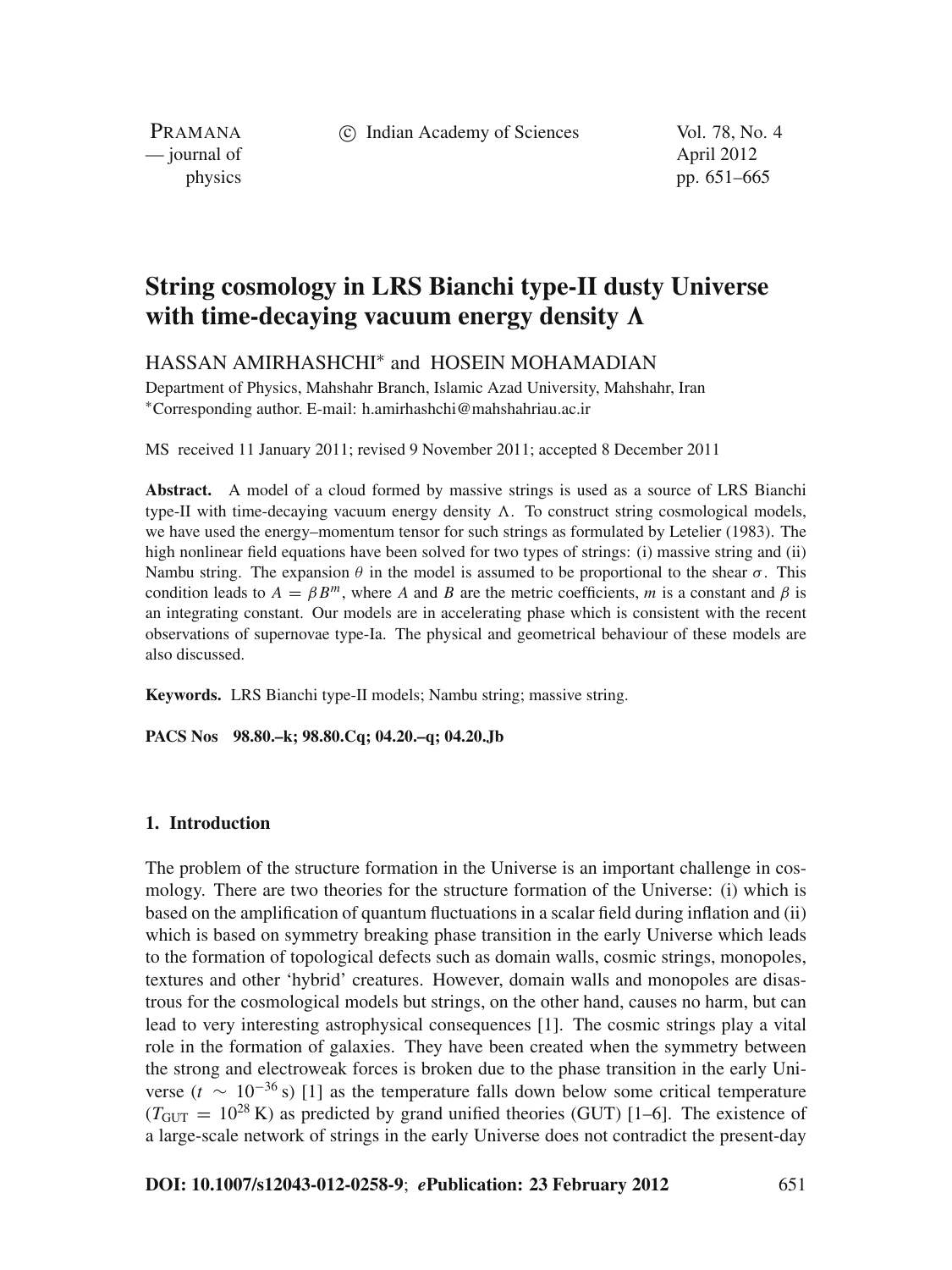observations. The vacuum strings may generate sufficient density fluctuations to explain the galaxy formation [7]. The cosmic strings have coupled stress-energy to the gravitational field. Therefore, the study of gravitational effects of such strings will be interesting. The general relativistic treatment of strings was initiated by Letelier [8,9]. Here we have considered gravitational effects, arisen from strings by coupling stress-energy of strings to the gravitational field. Letelier [9] defined the massive strings as geometric strings (massless) with particles attached along its expansion.

The strings that form the cloud are massive strings instead of geometrical strings. Each massive string is formed by a geometrical string with particles attached along its extension. Hence, the strings that form the cloud are the generalization of Takabayasis relativistic model of strings (called *p*-strings). This is the simplest model wherein we have particles and strings together. In principle, we can eliminate the strings and end up with a cloud of particles. This desirable property of the model of a string cloud can be used in cosmology since strings are not observed at the present time of evolution of the Universe (see [10–13]).

There are significant observational evidences that show that the expansion of the Universe is undergoing a late time acceleration (Perlmutter *et al* [14–16]; Riess *et al* [17,18]; Garnavich *et al* [19,20]; Schmidt *et al* [21]; Efstathiou *et al* [22]; Spergel *et al* [23]; Allen *et al* [24]; Sahni and Starobinsky [25]; Peebles and Ratra [26]; Padmanabhan [27]; Lima and Maia [28]). This, in other words, amounts to saying that in the context of Einstein's general theory of relativity some sort of dark energy, constant or which varies only slowly with time and space, dominates the current composition of cosmos. The origin and nature of such an accelerating field poses a completely open question. Recently, Riess *et al* [29] have presented an analysis of 156 SNe including a few at  $z > 1.3$  from the Hubble Space Telescope (HST) 'GOOD ACS' Treasury survey. They conclude that for present acceleration  $q_0 < 0$  ( $q_0 \approx -0.7$ ). Observations (Riess *et al* [29]; Knop *et al* [30]) of type-Ia supernovae (SNe) allow us to probe the expansion history of the Universe leading to the conclusion that the expansion of the Universe is accelerating. Observations strongly favour a small and positive value of the effective cosmological constant with magnitude  $\Lambda$ (*Għ*/ $c$ <sup>3</sup>) ≈ 10<sup>-123</sup> at the present epoch.

Some of the recent discussions on the cosmological constant 'problem' and on cosmology with a time-varying cosmological constant point out that in the absence of any interaction with matter or radiation, the cosmological constant remains a constant. However, in the presence of interactions with matter or radiation, a solution of Einstein equations and the assumed equation of covariant conservation of stress-energy with a time-varying  $\Lambda$  can be found. This entails that energy has to be conserved by a decrease in the energy density of the vacuum component followed by a corresponding increase in the energy density of matter or radiation.

In recent times, the study of anisotropic string cosmological models have generated a lot of research interest. Reddy [31,32], Reddy and Naidu [33], Reddy *et al* [34,35], Rao *et al* [36–39], Pradhan [40,41], Pradhan and Mathur [42], Pradhan *et al* [43–46], Amirhashchi and Hishamuddin [47–49], Tripathi *et al* [50,51] have studied string cosmological models in different contexts. Recently, Amirhashchi and Zainuddin [47] have obtained LRS Bianchi type-II string dust cosmological models for perfect fluid distribution in general relativity. Motivated by the situations discussed above, in this paper, we shall focus upon the problem of establishing a formalism for studying the massive string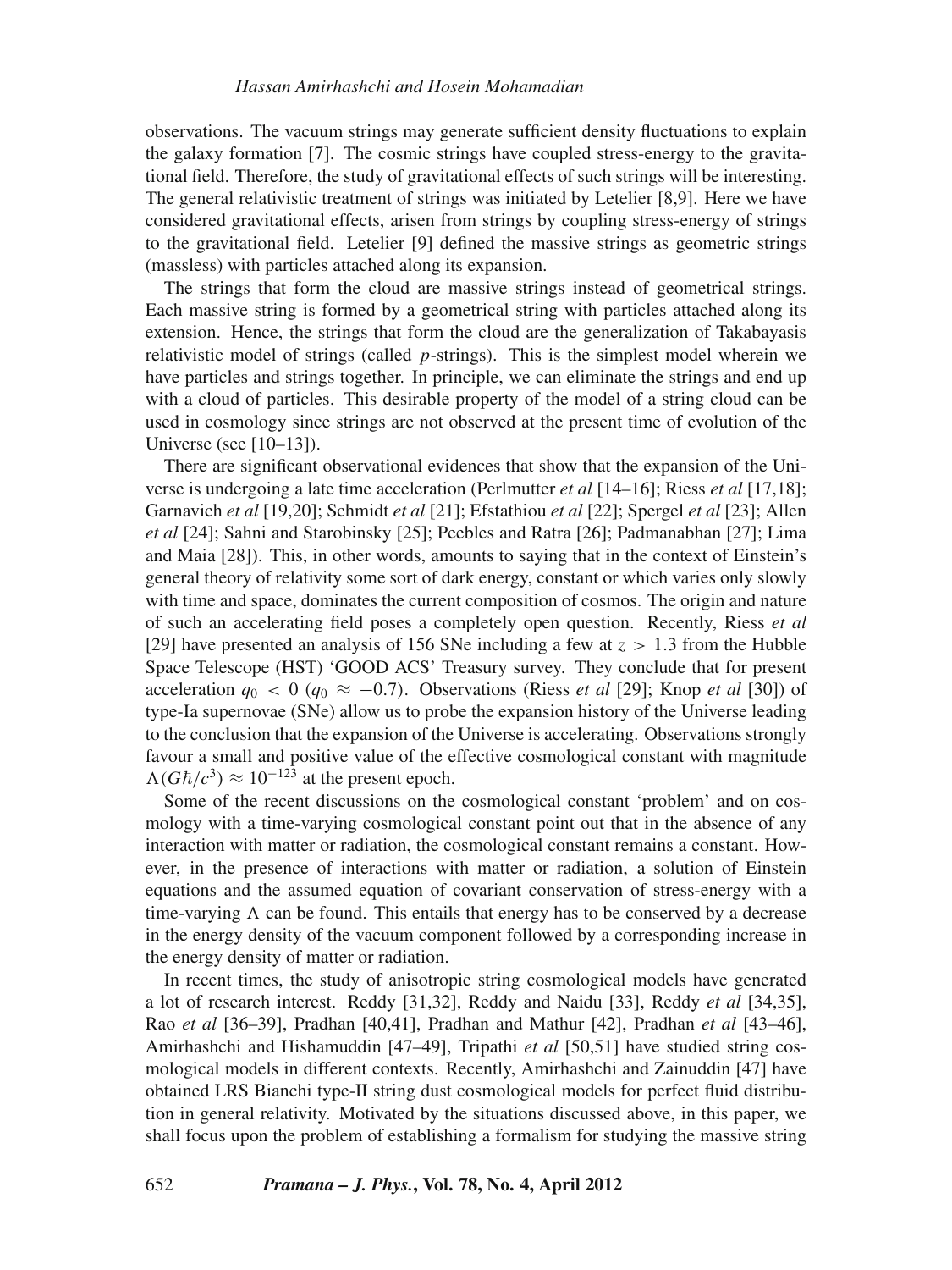in LRS Bianchi II space-time. In this paper, we have investigated a new and general solution for Bianchi type-III cosmological model for a cloud of strings and time-varying cosmological constant which is different from the other solutions. The paper is organized as follows. The metric and the field equations are presented in §2. In §3, we deal with solution of the field equations with cloud of strings and cosmological constant. In §3.1 the field equations have been solved for massive string. We describe some physical and geometric properties of the model in §3.1.1. In §3.2 the field equations have been solved for Nambu or geometric string. We describe some physical and geometric properties of the model in §3.2.1. Finally, in §4, concluding remarks are given.

#### **2. The metric and field equations**

We consider the LRS Bianchi type-II metric in the form

$$
ds^{2} = -dt^{2} + B^{2}(dx + z dy)^{2} + A^{2}(dy^{2} + dz^{2}),
$$
\n(1)

where *A*, *B* are functions of *t* only. The energy–momentum tensor for a cloud of strings is taken as

$$
T_{ij} = \rho u_i u_j - \lambda x_i x_j, \tag{2}
$$

where  $u_i$  and  $x_i$  satisfy the condition

$$
u_i u^i = -x^i x_i = -1, \qquad u^i x_i = 0,
$$
\n(3)

where  $\rho$  is the proper energy density for a cloud of strings with particles attached to them,  $\lambda$  is the string tension density,  $u^i$  is the four-velocity of the particles and  $x^i$  is a unit spacelike vector representing the direction of strings. In a co-moving coordinate system, we have

$$
u^{i} = (0, 0, 0, 1), \qquad x^{i} = \left(\frac{1}{B}, 0, 0, 0\right).
$$
 (4)

The particle density of the configuration is given by

$$
\rho = \rho_p + \lambda. \tag{5}
$$

The Einstein's field equations (with  $8\pi G = 1$  and  $C = 1$ )

$$
R_{ij} - \frac{1}{2} R g_{ij} + \Lambda g_{ij} = -T_{ij},
$$
\n(6)

for the metric (1) lead to the following system of equations:

$$
2\frac{\ddot{A}}{A} + \frac{\dot{A}^2}{A^2} - \frac{3}{4}\frac{B^2}{A^4} = \lambda - \Lambda,\tag{7}
$$

$$
\frac{\ddot{A}}{A} + \frac{\ddot{B}}{B} + \frac{\dot{A}\dot{B}}{AB} + \frac{1}{4}\frac{B^2}{A^4} = -\Lambda,
$$
\n(8)

$$
2\frac{\dot{A}\dot{B}}{AB} + \frac{\dot{A}^2}{A^2} - \frac{1}{4}\frac{B^2}{A^4} = \rho - \Lambda,\tag{9}
$$

*Pramana – J. Phys.***, Vol. 78, No. 4, April 2012** 653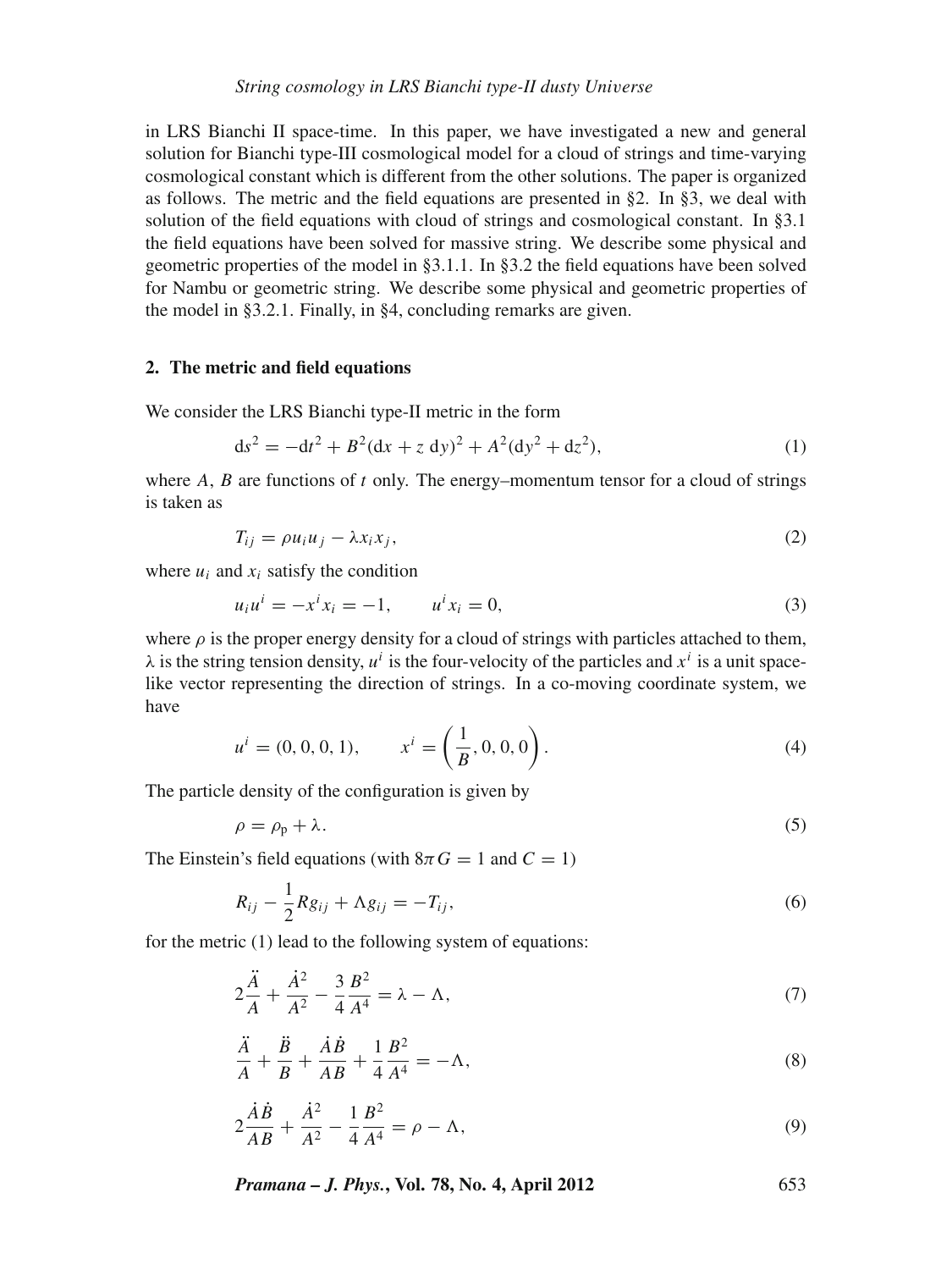where the overdot stands for the first and double overdot for the second derivative with respect to *t*.

The average scalar factor *a* for LRS Bianchi type-II is given by

$$
a = (A^2 B)^{1/3}.
$$
 (10)

A volume scale factor *V* is defined as

$$
V = a^3 = A^2 B. \tag{11}
$$

We define the generalized mean Hubble's parameter *H* as

$$
H = \frac{1}{3}(H_1 + H_2 + H_3),\tag{12}
$$

where  $H_1 = H_2 = \dot{A}/A$  and  $H_3 = \dot{B}/B$  are the directional Hubble's parameters in the directions of *x*, *y* and *z* respectively.

From  $(11)$  and  $(12)$ , we obtain

$$
H = \frac{1}{3} \frac{\dot{V}}{V} = \frac{\dot{a}}{a} = \frac{1}{3} \left( \frac{\dot{B}}{B} + 2 \frac{\dot{A}}{A} \right).
$$
 (13)

An important observational quantity is the deceleration parameter  $q$ , which is defined as

$$
q = -\frac{\ddot{a}a}{\dot{a}^2}.\tag{14}
$$

The scalar expansion  $\theta$ , the shear scalar  $\sigma^2$  and the average anisotropy parameter  $A_m$  are defined as

$$
\theta = u_{;i}^i = \frac{\dot{B}}{B} + 2\frac{\dot{A}}{A},\tag{15}
$$

$$
\sigma^2 = \frac{1}{2}\sigma_{ij}\sigma^{ij} = \frac{1}{2}\left[2\frac{\dot{A}}{A} + \frac{\dot{B}^2}{B^2}\right] - \frac{\theta^2}{6},\tag{16}
$$

$$
A_m = \frac{1}{3} \sum_{i}^{3} \left(\frac{\Delta H_i}{H}\right)^2,\tag{17}
$$

where  $\Delta H_i = H_i - H$  (*i* = 1, 2, 3).

### **3. Solution of the field equations**

The field equations  $(7)$ – $(9)$  are a system of three equations with five unknown parameters *A*, *B*,  $\rho$ ,  $\lambda$ ,  $\Lambda$ . Two additional constraints relating these parameters are required to obtain explicit solutions of the system. First we assume that the expansion  $\theta$  in the model is proportional to the shear  $\sigma$ . This condition leads to

$$
A = \beta B^m, \tag{18}
$$

where  $m$  is a constant and  $\beta$  is a constant of integration.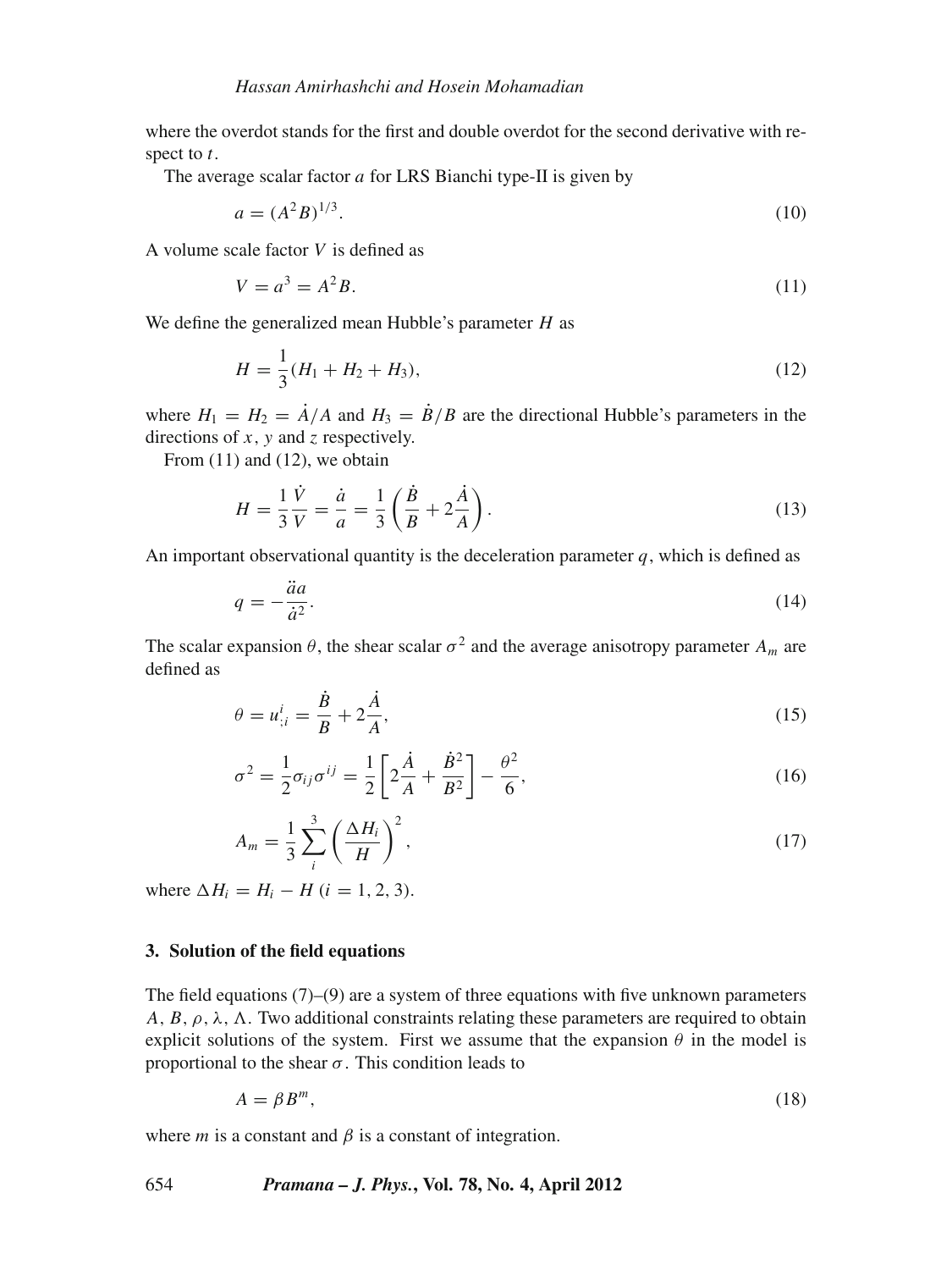From eqs (7) and (9) we get

$$
\lambda = 2\frac{\ddot{A}}{A} + \frac{\dot{A}^2}{A^2} - \frac{3}{4}\frac{B^2}{A^4} + \Lambda,\tag{19}
$$

and

$$
\rho = 2\frac{\dot{A}\dot{B}}{AB} + \frac{\dot{A}^2}{A^2} - \frac{1}{4}\frac{B^2}{A^4} + \Lambda.
$$
\n(20)

The highly non-linear field equations can be solved for the following two types of geometric strings.

# 3.1 *Case I: Massi*v*e string*

In this case we assume that the sum of the rest energy density and the tension density for a cloud of strings vanishes [52–54], i.e.

$$
\rho + \lambda = 0. \tag{21}
$$

From eqs  $(19)$ – $(21)$  we obtain

$$
2\frac{\dot{A}\ddot{B}}{AB} + 2\frac{\dot{A}^2}{A^2} + 2\frac{\ddot{A}}{A} = \frac{B^2}{A^4} - 2\Lambda.
$$
 (22)

Using (18), eq. (22) can be written as

$$
2\ddot{B} + 4m\frac{\dot{B}^2}{B} = \frac{B^{3-4m}}{m\beta} - \frac{2\Lambda}{m}B.
$$
 (23)

Let  $\dot{B} = f(B)$  which implies that  $\ddot{B} = ff'$ , where  $f' = df/dB$ . Hence eq. (23) takes the form

$$
\frac{d}{dB}(f^2) + \frac{4m}{B}f^2 = \frac{B^{3-4m}}{m\beta} - \frac{2\Lambda}{m}B.
$$
 (24)

Equation (24), after integrating, reduces to

d*B*

$$
f^{2} = \left(\frac{dB}{dt}\right)^{2} = \frac{1}{4\beta m}B^{4(1-m)} - \frac{\Lambda}{m(1+2m)}B^{2} + NB^{-4m},
$$
 (25)

where  $N$  is an integrating constant. Equation (25) can be written in the following form:

$$
f^2 = aB^{4(1-m)} - bB^2 + NB^{-4m}.
$$
\n(26)

To get a deterministic solution, we assume  $m = \frac{1}{2}$ . In this case eq. (26) takes the form

$$
f^2 = MB^2 + NB^{-2},\tag{27}
$$

where

$$
M = a - b.\tag{28}
$$

Therefore, we find

$$
\frac{\mathrm{d}B}{\sqrt{MB^2 + NB^{-2}}} = \mathrm{d}t. \tag{29}
$$

*Pramana – J. Phys.***, Vol. 78, No. 4, April 2012** 655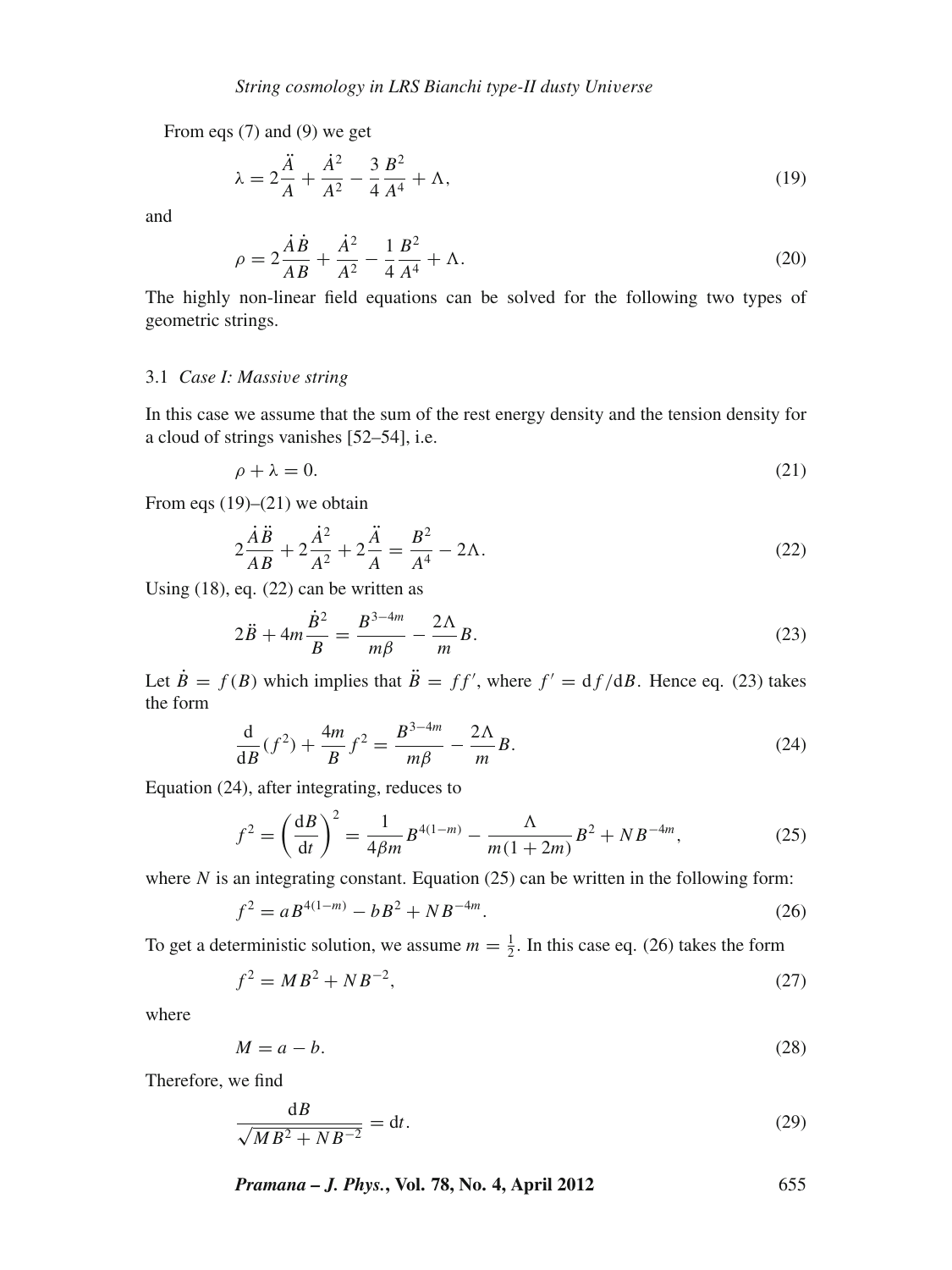Integrating eq. (29), we obtain

$$
B^2 = \left(\frac{N}{M}\right)^{1/2} \sinh[2\sqrt{M}(t+\alpha)],\tag{30}
$$

and

$$
A^{2} = \beta^{2} \left(\frac{N}{M}\right)^{1/4} \sinh^{1/2} [2\sqrt{M}(t+\alpha)],
$$
\n(31)

where  $M > 0$  without any loss of generality.

Thus the metric (1) reduces to

$$
ds^{2} = -dt^{2} + \left(\frac{N}{M}\right)^{1/2} \sinh[2\sqrt{M}(t+\alpha)](dx + z dy)^{2}
$$

$$
+ \beta^{2} \left(\frac{N}{M}\right)^{1/4} \sinh^{1/2}[2\sqrt{M}(t+\alpha)](dy^{2} + dz^{2}). \tag{32}
$$

After using a suitable transformation of coordinates, the model (32) reduces to

$$
ds^{2} = -dt^{2} + \left(\frac{N}{M}\right)^{1/2} \sinh(2\sqrt{M}T)(dx + z dy)^{2}
$$

$$
+ \beta^{2} \left(\frac{N}{M}\right)^{1/4} \sinh^{1/2}(2\sqrt{M}T)(dy^{2} + dz^{2}).
$$
(33)

3.1.1 *The geometric and physical significance of the model*. The energy density  $(\rho)$ , the string tension ( $\lambda$ ), the particle density ( $\rho$ <sub>p</sub>) and the vacuum energy density ( $\Lambda$ ) for the model (33) are given by

$$
\rho = \frac{5}{4}M\coth^2(2\sqrt{M}T) - \frac{1}{4\beta^2} + \Lambda\tag{34}
$$

$$
\lambda = -\frac{5}{4}M\coth^2(2\sqrt{M}T) + \frac{1}{4\beta^2} - \Lambda\tag{35}
$$

$$
\rho_{\rm p} = \frac{5}{2}M\coth^2(2\sqrt{M}T) - \frac{1}{2\beta^2} + 2\Lambda\tag{36}
$$

$$
\Lambda = \frac{(8(-1/4\beta^{-2} - 3/2\beta^{-1})\beta + 5(\coth(2\sqrt{M}T))^2)}{(-16\beta + 10(\coth(2\sqrt{M}T))^2\beta)}.
$$
\n(37)

From eqs (34) and (36), we observe that the energy conditions,  $\rho \ge 0$  and  $\rho_p \ge 0$  are satisfied under conditions

$$
\coth^2(2\sqrt{M}T) \ge \frac{1 - 4\beta^4 \Lambda}{5M\beta^4}.
$$
\n(38)

We also observe that string tension density  $\lambda \geq 0$  and cosmological constant  $\Lambda \geq 0$  under conditions

$$
\coth^2(2\sqrt{M}T) \le \frac{1 - 4\beta^4 \Lambda}{5M\beta^4} \tag{39}
$$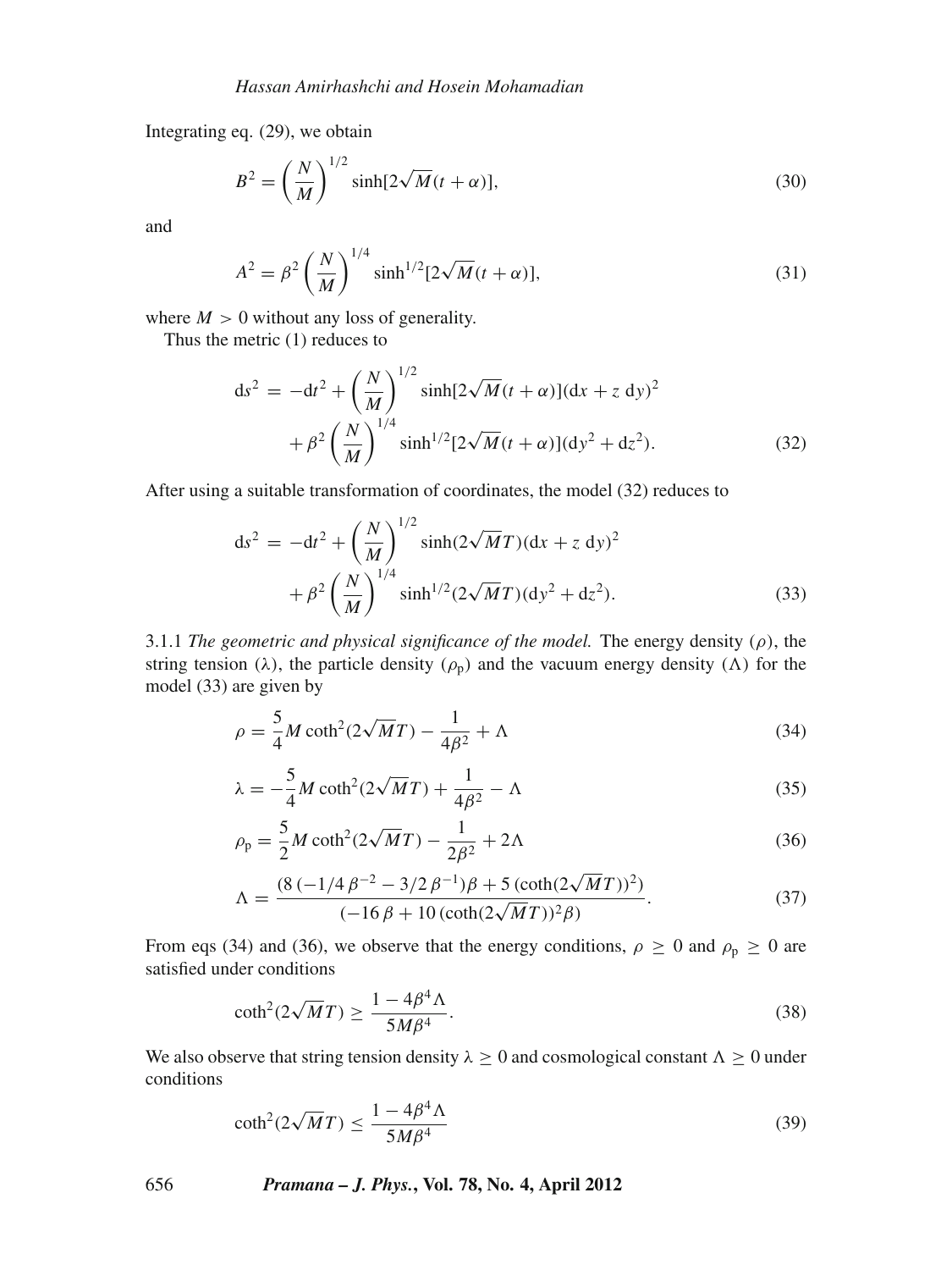and

$$
\frac{\coth^2(2\sqrt{M}T)}{2} \ge \left(\frac{1+3\beta}{\beta}\right) \ge \frac{8}{10}
$$

or

$$
\frac{\coth^2(2\sqrt{M}T)}{2} \le \left(\frac{1+3\beta}{\beta}\right) \le \frac{8}{10},\tag{40}
$$

respectively. From eq. (34), it is noted that the proper energy density  $\rho(t)$  is a decreasing function of time and it approaches a small positive value at the present epoch. This behaviour is clearly depicted in figure 1 as a representative case with appropriate choice of constants of integration and other physical parameters using reasonably well-known situations.

From eq. (35) and also by comparing eqs (38) and (39), it is found that the tension density  $\lambda$  is always negative. This behaviour of  $\lambda$  is clearly shown in figure 3. It is pointed out by Letelier [9] that  $\lambda$  may be positive or negative. When  $\lambda < 0$ , the string phase of the Universe disappears, i.e. we have an anisotropic fluid of particles.

From eq. (37), we see that the cosmological term  $\Lambda$  is a decreasing function of time and it approaches a small positive value at late time. From figure 2, we note this behaviour of cosmological term  $\Lambda$  in the model. Recent cosmological observations suggest the existence of a positive cosmological constant  $\Lambda$  with the magnitude  $\Lambda(G\hbar/c^3) \approx 10^{-123}$ . These observations on magnitude and red-shift of type-Ia supernova suggest that our Universe may be an accelerating one with induced cosmological density through the cosmological  $\Lambda$ -term. Thus, our model is consistent with the results of recent observations.



**Figure 1.** The plot of energy density  $\rho$  vs. *T* and  $\beta$ .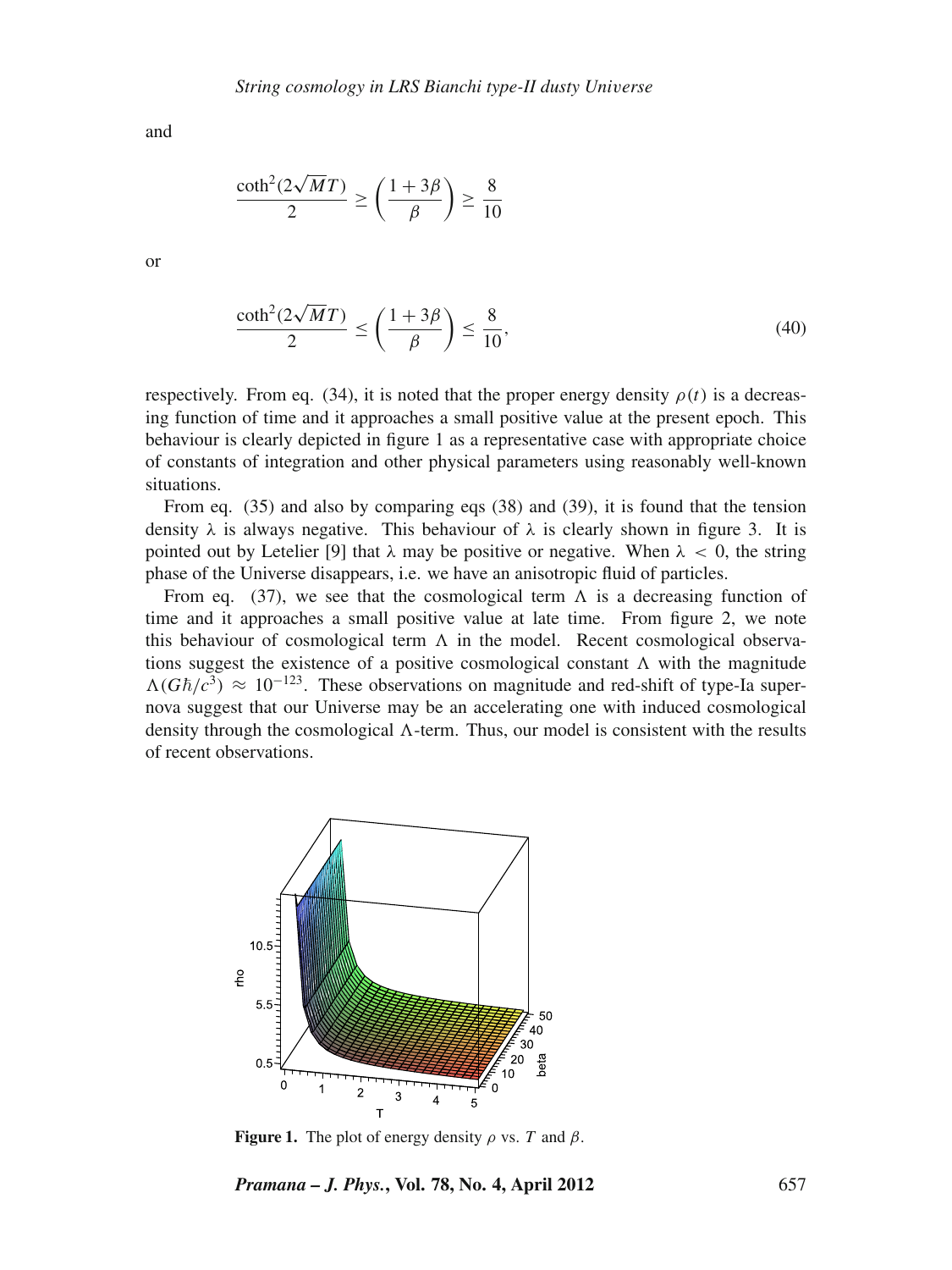

**Figure 2.** The plot of vacuum energy density  $\Lambda$  vs. *T* and  $\beta$ .



**Figure 3.** The plot of tension density  $\lambda$  vs. *T* and  $\beta$ .

The expressions for the scalar of expansion  $\theta$ , magnitude of shear  $\sigma^2$ , proper volume *V*, deceleration parameter *q* and the average anisotropy parameter  $A_m$  for the model (33) are given by

$$
\theta^2 = 4M \coth^2(2\sqrt{M}T),\tag{41}
$$

$$
\sigma^2 = \frac{1}{12} M \coth^2(2\sqrt{M}T),\tag{42}
$$

$$
V = \beta^2 \left(\frac{N}{M}\right)^{1/2} \sinh(2\sqrt{M}T),\tag{43}
$$

$$
q = -\left[\frac{(4M/3) - (8M/9)\coth^2(2\sqrt{M}T)}{\frac{4}{9}M\coth^2(2\sqrt{M}T)}\right],
$$
\n(44)

658 *Pramana – J. Phys.***, Vol. 78, No. 4, April 2012**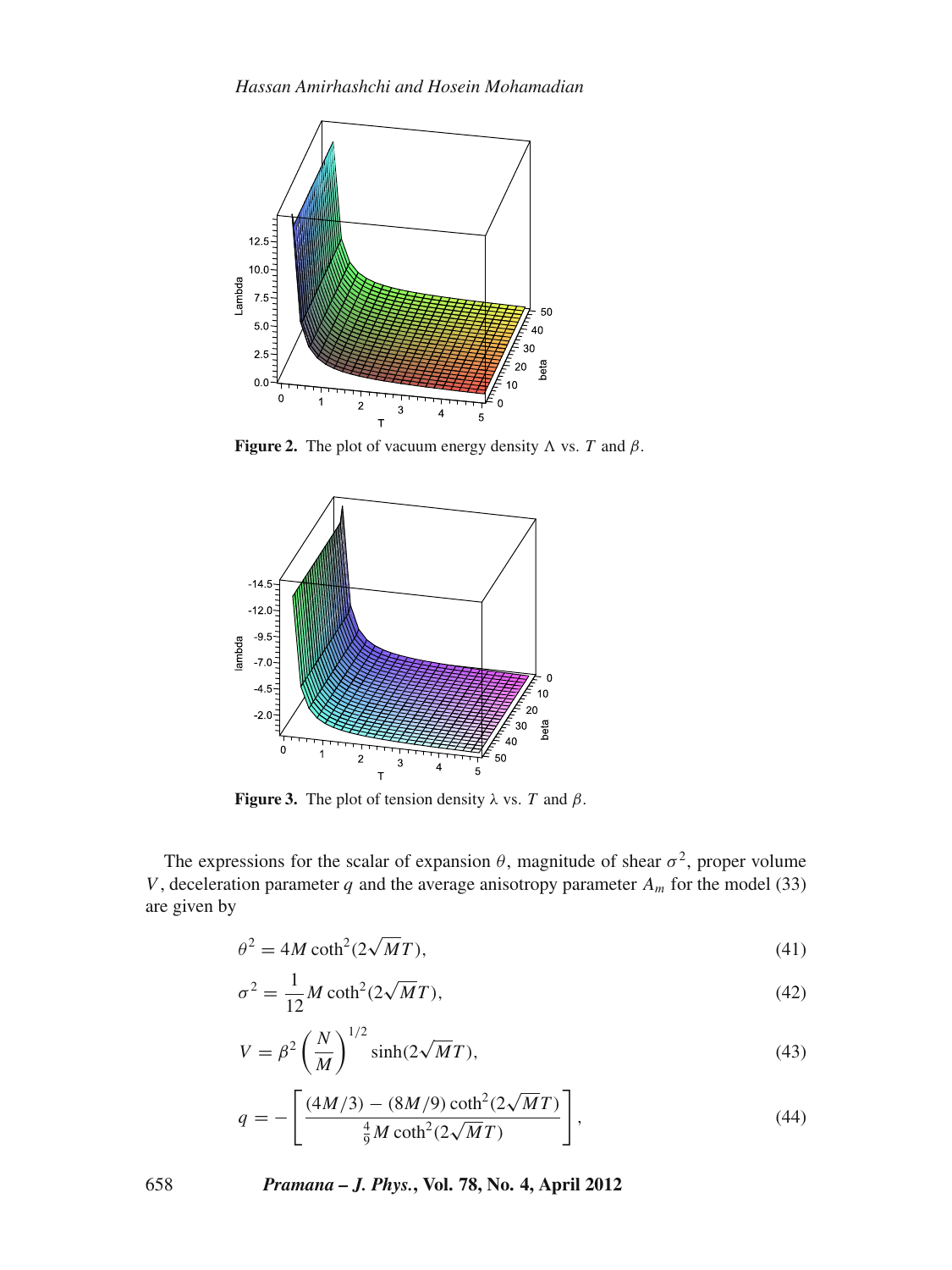*String cosmology in LRS Bianchi type-II dusty Uni*v*erse*

$$
A_m = 2\left(\frac{m-1}{2m+1}\right)^2 = \frac{1}{8}.\tag{45}
$$

The rates of expansion  $H_i$  in the *x*, *y* and *z* directions are given by

$$
H_1 = H_2 = \frac{\sqrt{M}}{2} \coth(2\sqrt{M}T), \qquad H_3 = \sqrt{M} \coth(2\sqrt{M}T). \tag{46}
$$

Hence the average generalized Hubble's parameter is given by

$$
H = \left(\frac{2m+1}{3}\right)\sqrt{M}\coth(2\sqrt{M}T) = \frac{2}{3}\sqrt{M}\coth(2\sqrt{M}T). \tag{47}
$$

To indicate whether a model inflates or not one can find sign of deceleration parameter *q*. A negative sign  $-1 \leq q < 0$ , indicates inflations whereas positive sign of *q* corresponds to standard decelerating model. From (44), we observe that

$$
q < 0, \qquad \text{if} \quad \coth^2(2\sqrt{M}T) < \frac{3}{2}, \tag{48}
$$

and

$$
q > 0
$$
, if  $\coth^2(2\sqrt{M}T) > \frac{3}{2}$ . (49)

The model (33) starts with a big bang at  $T = 0$ . The expansion in the model decreases as time increases. The proper volume of the model increases as time increases. Since  $\sigma/\theta$  is constant, the model does not approach isotropy. There is a point-type singularity  $\sigma/\sigma$  is constant, the model does not approach isotropy. There is a point-type singularity in the model at  $T = 0$  [55]. When  $\coth^2(2\sqrt{MT}) < \frac{3}{2}$ , the solution gives accelerating m die model of the Universe whereas when  $\coth^2(2\sqrt{MT}) > \frac{3}{2}$ , our solution represents decel-<br>model of the Universe whereas when  $\coth^2(2\sqrt{MT}) > \frac{3}{2}$ , our solution represents decelerating model of the Universe. It is also observed that at  $T = (1/2\sqrt{M}) \coth^{-1}(\sqrt{3}), q$ approaches −1 as in the case of de-Sitter Universe.

In this case, from eqs (35) and (36), we obtain

$$
\frac{\rho_{\rm p}}{|\lambda|} = 2 > 1. \tag{50}
$$

Thus, in our model, the Universe is dominated by massive strings throughout the whole process of evolution [1,56].

#### 3.2 *Case II: Nambu string*

*A*˙ *B*˙

*A*¨

In this case we assume

$$
\rho - \lambda = 0. \tag{51}
$$

This corresponds to the state equation for a cloud of massless geometric (Nambu) strings, i.e.  $\rho_p = 0$ . Therefore, in this case, from eqs (19) and (20), we obtain

$$
2\frac{\dot{A}\dot{B}}{AB} - 2\frac{\ddot{A}}{A} + \frac{1}{2}\frac{B^2}{A^4} = 0.
$$
 (52)

*Pramana – J. Phys.***, Vol. 78, No. 4, April 2012** 659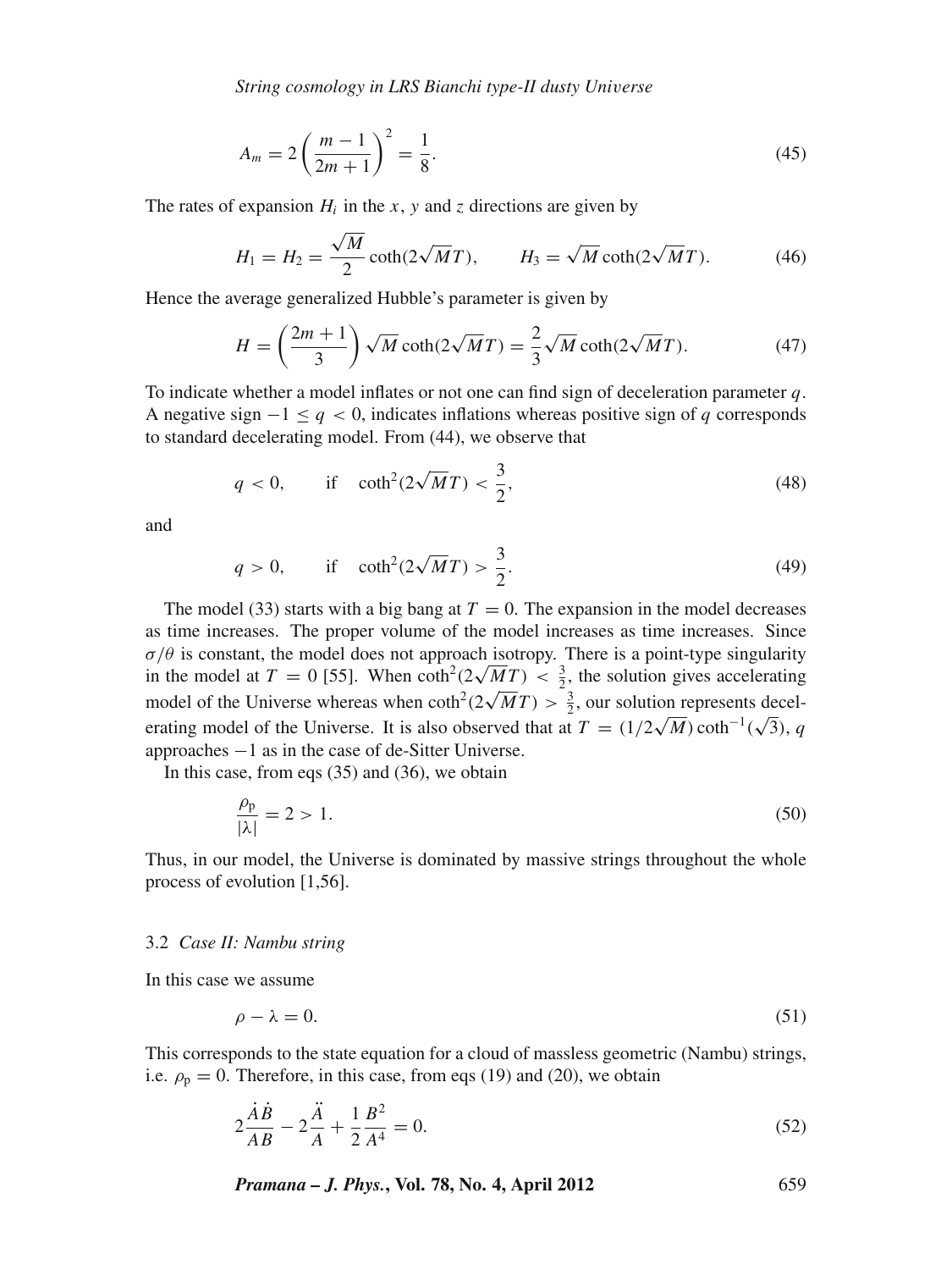Putting (18) in (52) we get

$$
2\ddot{B} + 2(m-2)\frac{\dot{B}^2}{B} = \frac{B^{3-4m}}{2m\beta^4}.
$$
\n(53)

Let  $\dot{B} = f(B)$  which implies that  $\ddot{B} = ff'$ , where  $f' = df/dB$ . This leads to

$$
\frac{\mathrm{d}}{\mathrm{d}B}(f^2) + \frac{2(m-2)}{B}f^2 = \frac{B^{3-4m}}{2m\beta^4}.\tag{54}
$$

Equation (54), after integrating, reduces to

$$
\frac{\mathrm{d}B}{\mathrm{d}t} = \sqrt{-\frac{B^{4(1-m)}}{4m^2\beta^4} + LB^{-2(m-2)}},\tag{55}
$$

where *L* is an integrating constant.

Hence the metric (1) reduces to

$$
ds^{2} = \frac{dB^{2}}{(-\left(B^{4(1-m)}/4m^{2}\beta^{4}\right) + LB^{-2(m-2)})} + B^{2}(dx + z dy)^{2} + \beta^{2}B^{2m}(dy^{2} + dz^{2}).
$$
\n(56)

After making suitable transformation of coordinates, the metric (56) reduces to

$$
ds^{2} = \frac{dT^{2}}{(-\left(T^{4(1-m)}/4m^{2}\beta^{4}\right) + LT^{-2(m-2)})} + T^{2}(dx + z dy)^{2} + \beta^{2}T^{2m}(dy^{2} + dz^{2}).
$$
\n(57)

3.2.1 *The geometric and physical significance of the model.* The energy density  $(\rho)$ , the string tension ( $\lambda$ ), the particle density ( $\rho$ <sub>p</sub>) and the vacuum energy density  $\Lambda$  for the model (57) are given by

$$
\rho = \lambda = m(m+2) \left(\frac{1}{4m^2 \beta^4} - LT^{2m}\right)^2 T^{-2(4m-3)} + \frac{1}{4\beta^4} T^{-2(2m-1)} + \Lambda,
$$
\n(58)

$$
\rho_p = 0,\tag{59}
$$

$$
\Lambda = \left[ \left( \frac{3m^2 - 4}{16m^4 \beta^8} \right) - \left( \frac{2m^2 + m + 4}{2m^2 \beta^4} \right) LT^{2m} - (m^2 - 2m + 4)L^2 T^{4m} \right] \times T^{-2(4m - 3)} - \frac{1}{4\beta^4} T^{-2(2m - 1)}.
$$
\n(60)

From (58), we observe that the energy condition  $\rho > 0$  is satisfied under the condition

$$
m(m+2) > 0. \tag{61}
$$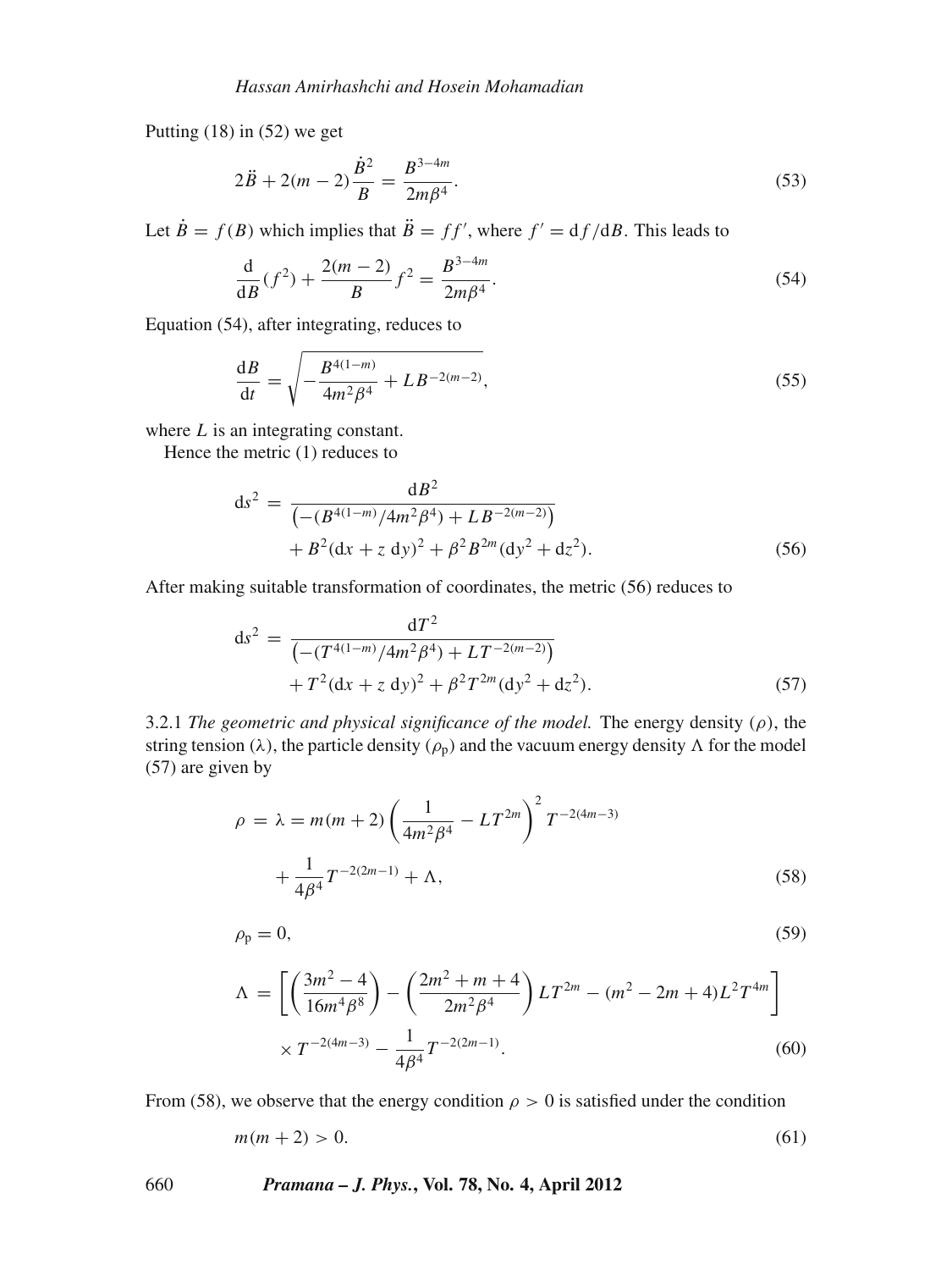From eq. (60), it is found that the vacuum energy density  $\Lambda > 0$  when  $T \geq T_c$ , where  $T_c$ is the critical time given by

$$
T_{\rm c} = \left[ \frac{1}{2\beta^2 \sqrt{\left[ \left( \frac{3m^2 - 4}{16m^4 \beta^8} \right) - \left( \frac{2m^2 + m + 4}{2m^2 \beta^4} \right) LT^{2m} - (m^2 - 2m + 4)L^2 T^{4m} \right]}} \right]^{1/2(m-1)}.
$$
\n(62)

From eq. (58) we note that the proper energy density  $\rho(t)$  is a decreasing function of time and it approaches a small positive value at the present epoch. This behaviour is clearly depicted in figure 4 as a representative case with appropriate choice of constants of integration and other physical parameters using reasonably well-known situations.

From eq. (60), it is clear that the cosmological constant  $\Lambda$  is a decreasing function of time and it approaches a small positive value at late time which is supported by results from supernova observations recently obtained by high-z supernova team and supernova cosmological project [14–21]. We note this behaviour of cosmological term  $\Lambda$  in figure 5.

The expressions for the scalar of expansion  $\theta$ , magnitude of shear  $\sigma^2$ , proper volume *V*, deceleration parameter *q* and the average anisotropy parameter  $A_m$  for the model (57) are given by

$$
\theta = (2m+1)\left(-\frac{1}{4m^2\beta^4} + LT^{2m}\right)T^{3-4m},\tag{63}
$$

$$
\sigma^2 = \frac{(2m-1)^2}{\sqrt{3}} \left( -\frac{1}{4m^2 \beta^4} + LT^{2m} \right)^2 T^{-2(4m-3)},\tag{64}
$$

$$
V = \beta^2 T^{2m+1},\tag{65}
$$

$$
q = -\frac{3}{2m+1} \left[ \frac{\left(\frac{1-m}{48m^4\beta^8}\right) + \left(\frac{7m-10}{6m^2\beta^4}\right)LT^{2m} + \left(\frac{10-4m}{3}\right)L^2T^{4m}}{\left(-\frac{1}{4m^2\beta^4} + LT^{2m}\right)^2} \right],\tag{66}
$$



**Figure 4.** The plot of energy density  $\rho$  vs. *T* and *m*.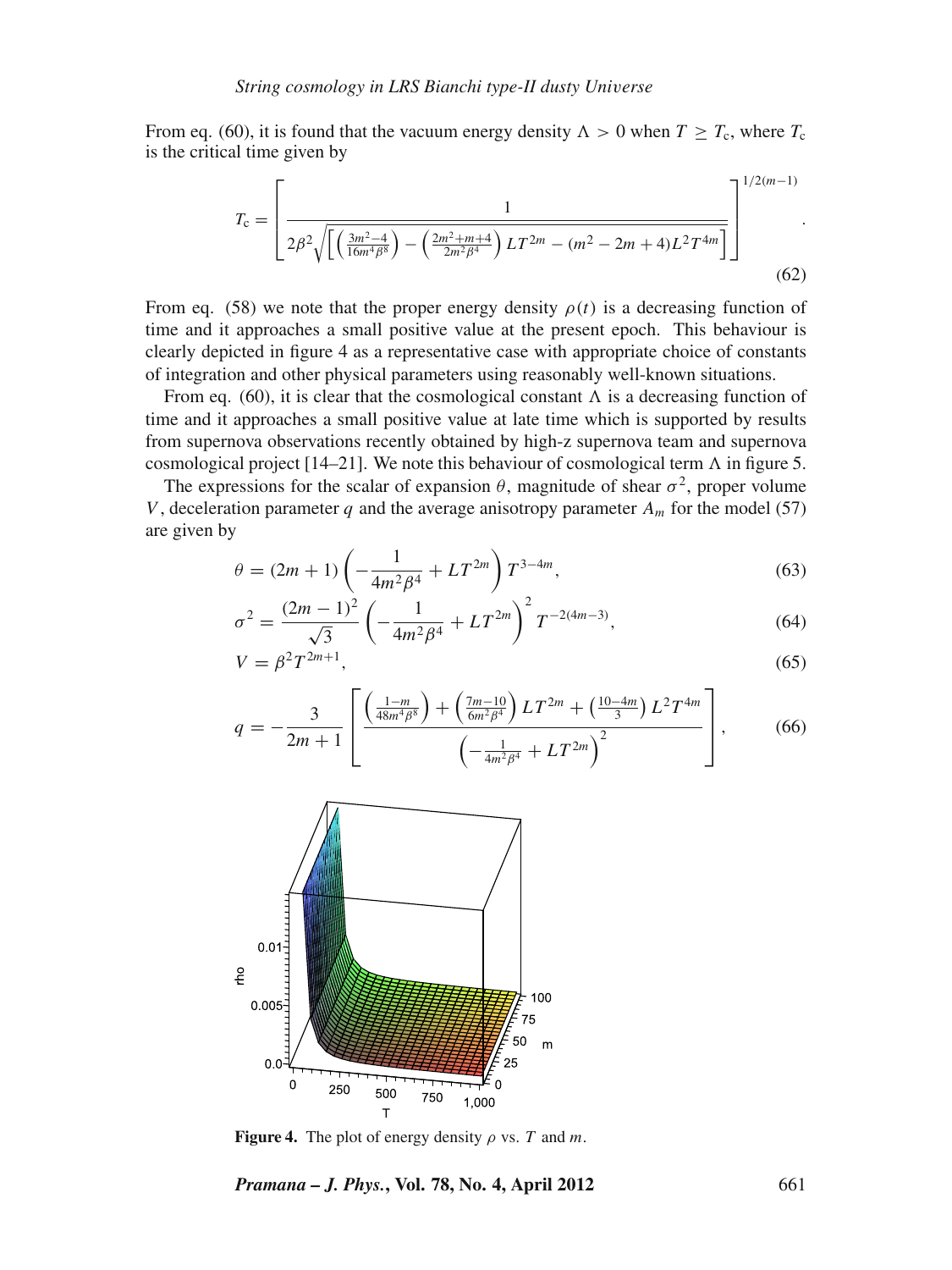

**Figure 5.** The plot of cosmological constant  $\Lambda$  vs. *T* and *m*.

$$
A_m = 2\left(\frac{m-1}{2m+1}\right)^2.
$$
\n<sup>(67)</sup>

The rates of expansion  $H_i$  in the *x*, *y* and *z* directions are given by

$$
H_1 = H_2 = m \left( -\frac{1}{4m^2 \beta^4} + LT^{2m} \right) T^{3-4m},
$$
  

$$
H_3 = \left( -\frac{1}{4m^2 \beta^4} + LT^{2m} \right) T^{3-4m}.
$$
 (68)

Hence the average generalized Hubble's parameter is given by

$$
H = \left(\frac{2m+1}{3}\right) \left(-\frac{1}{4m^2\beta^4} + LT^{2m}\right) T^{3-4m}.
$$
 (69)

From eq. (66), we observe that

$$
q < 0, \quad \text{if } \ T^{4m} \left[ 2(2m - 5)L - \left( \frac{7m - 10}{2m^2 \beta^4} \right) T^{-2m} \right] < \left( \frac{1 - m}{16m^4 L \beta^8} \right), \tag{70}
$$

and

$$
q > 0, \quad \text{if } \ T^{4m} \left[ 2(2m - 5)L - \left( \frac{7m - 10}{2m^2 \beta^4} \right) T^{-2m} \right] > \left( \frac{1 - m}{16m^4 L \beta^8} \right). \tag{71}
$$

Also we note that for

$$
T^{4m} \left[ (2m - 3)L - 3 \left( \frac{m - 1}{2m^2 \beta^4} \right) T^{-2m} \right] = \left( \frac{m + 2}{48m^4 L \beta^8} \right),\tag{72}
$$

 $q = -1$  as in the case of de-Sitter Universe.

The model (57) starts with a big bang at  $T = 0$ . For  $m > 3/2$ , the expansion in the model decreases as time increases. The proper volume of the model increases as time increases. There is a point-type singularity in the model at  $T = 0$  [55]. Since  $\sigma/\theta$  is constant, this model does not approach isotropy. From (66) it is clear that our model represents an accelerating Universe for the condition given by eq. (70) and a decelerating model of the Universe under condition given by eq. (71).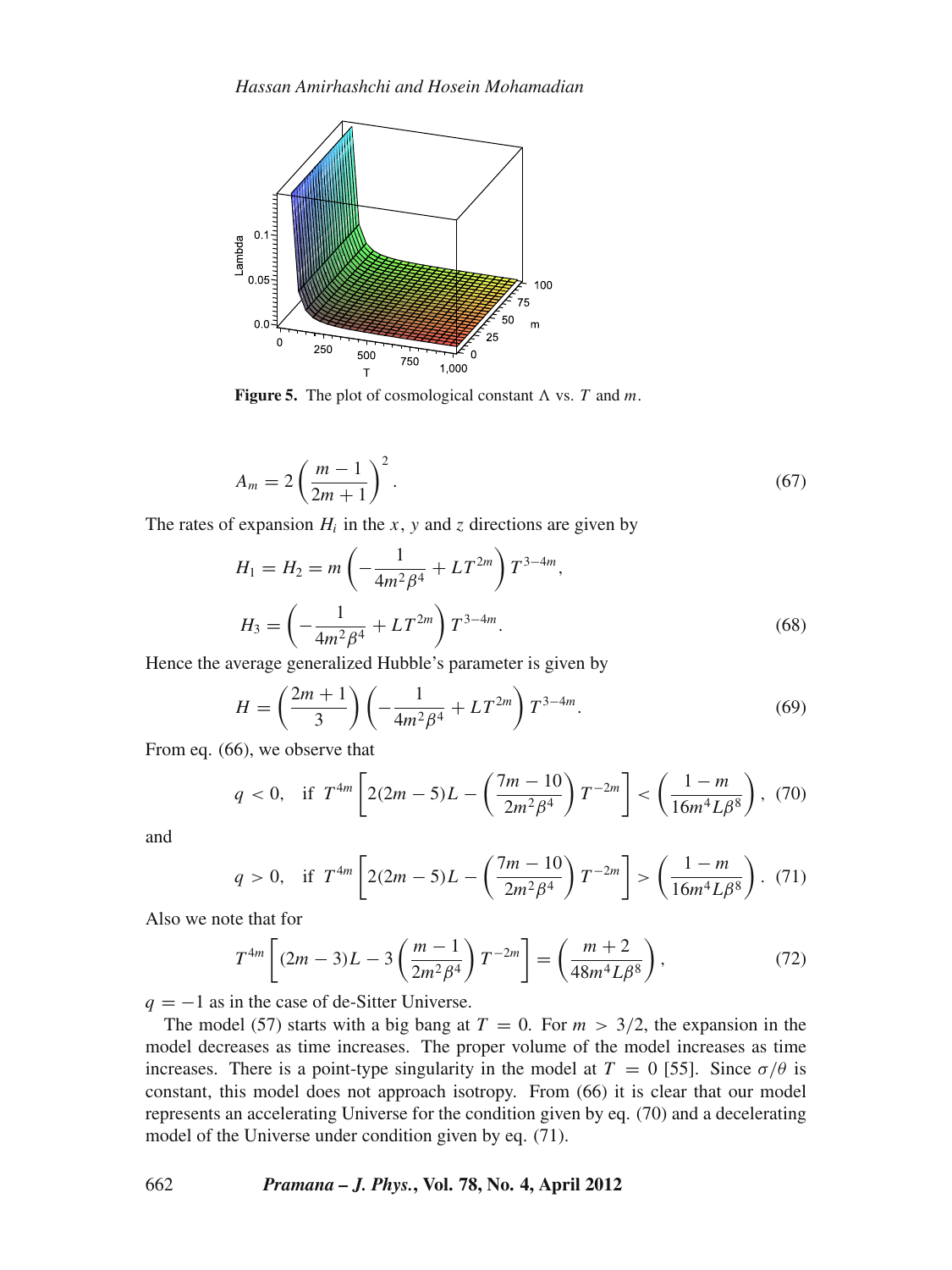In this case, from eqs  $(58)$  and  $(59)$ , we obtain

$$
\frac{\rho_{\rm p}}{|\lambda|} = 0. \tag{73}
$$

Hence, in this case the strings dominate over the particles.

# **4. Conclusion**

In this paper we have presented a new solution of Einstein's field equations for LRS Bianchi type-II space-time with a cloud of strings in the presence of a time-varying cosmological constant. We have considered two cases: (i) massive string and (ii) Nambu string. In both cases our models start with a big bang at  $T = 0$  and in both our models are in accelerating phase under appropriate conditions. In Case (i) the Universe is dominated by massive strings throughout the whole process of evolution and  $\lambda$  is always negative whereas in Case (ii) the string dominates over the particle and  $\lambda$  is always positive. In both cases the models do not approach isotropy except for  $m = 1$ . Our models are realistic and new to the others.

It is also possible to describe cosmological constant on the basis of thermodynamics. By thermodynamics we know that

$$
\tau \, \mathrm{d}S = \mathrm{d}(\rho V) + \rho \, \mathrm{d}V,\tag{74}
$$

where *V* is the proper volume and  $\tau$  is the temperature. Therefore

$$
\tau \dot{S} = \dot{\rho} + \rho \left( \frac{\dot{B}}{B} + 2\frac{\dot{A}}{A} \right) - \lambda \frac{\dot{A}}{A}.
$$
\n(75)

As, in Riemannian geometry without cosmological constant we have

$$
\tau \dot{S} = 0,\tag{76}
$$

from (75) we find

$$
\dot{\rho} + \rho \left(\frac{\dot{B}}{B} + 2\frac{\dot{A}}{A}\right) - \lambda \frac{\dot{A}}{A} = 0. \tag{77}
$$

As  $\dot{\rho}$  < 0, from (77) we obtain

$$
3\rho H = \lambda \frac{\dot{A}}{A} + Q,\tag{78}
$$

where  $Q = -\dot{\rho}$  is positive.

Therefore, since in the case of Nambu string,  $\lambda > 0$ , we conclude that  $3\rho H$  is always positive. But as we mentioned already, for massive string,  $\lambda$  is always negative. In this case, right-hand side of (73) may be negative. Hence

$$
3\rho H < 0.\tag{79}
$$

From eq. (79), we observe that  $H < 0$ , which gives the contradictory result and hence we conclude that cosmological constant plays an important role in the evolution of the Universe.

*Pramana – J. Phys.***, Vol. 78, No. 4, April 2012** 663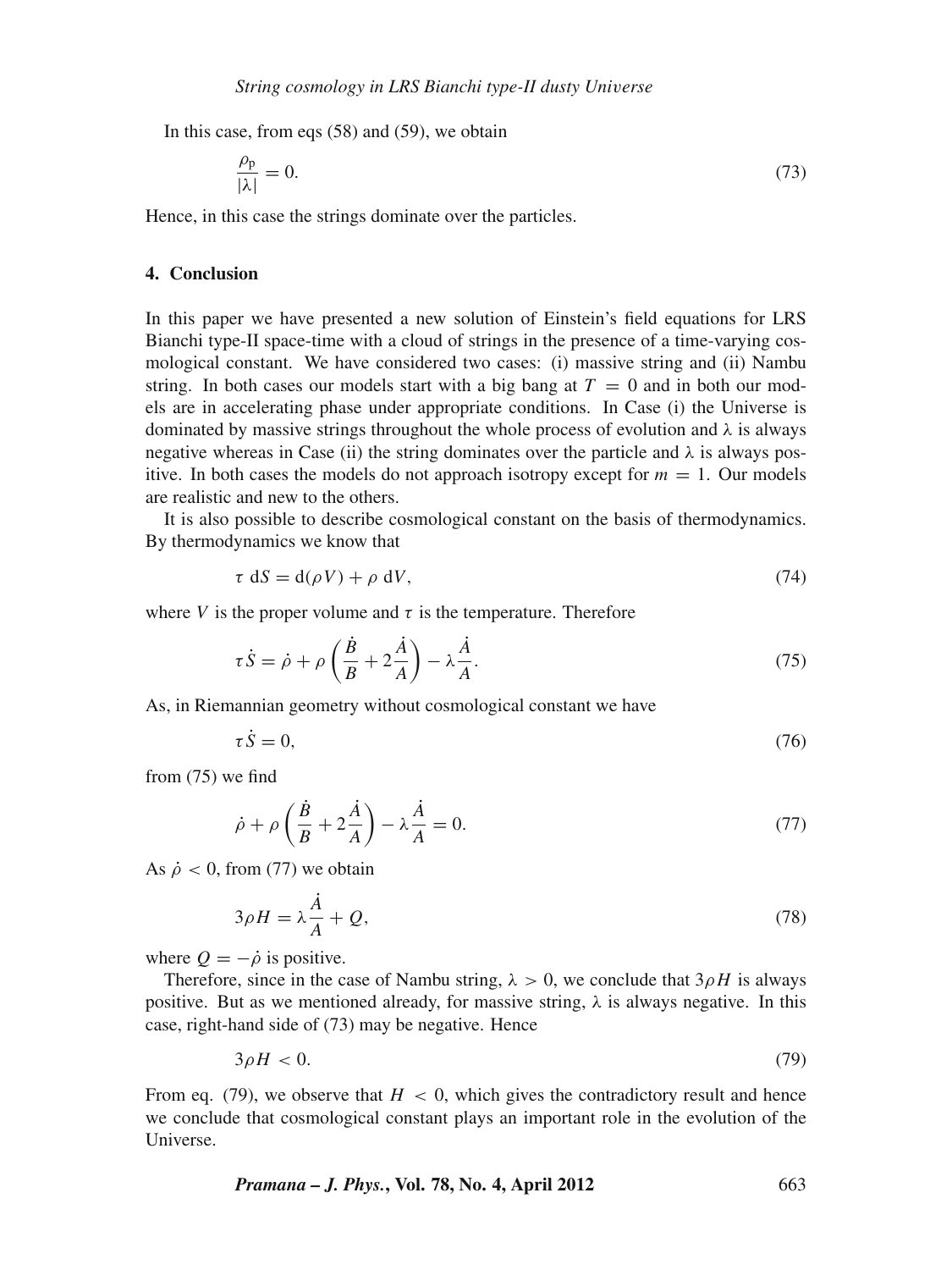### **Acknowledgements**

This work has been supported by the research fund by Mahshahr Branch of Islamic Azad University under the project entitled "Study of the effect of time-dependent cosmological constant on the dynamics of the Universe". The authors also thank the anonymous referee for the fruitful comments and suggestions.

#### **References**

- [1] T W B Kibble, *J. Phys. A: Math. Gen.* **9**, 1387 (1976)
- [2] T W B Kibble, *Phys. Rep.* **67**, 183 (1980)
- [3] Ya B Zel'dovich, I Yu Kobzarev and L B Okun, *Zh. Eksp. Teor. Fiz.* **67**, 3 (1975)
- [4] Ya B Zel'dovich, I Yu Kobzarev and L B Okun, *So*v*. Phys.-JETP* **40**, 1 (1975)
- [5] A E Everett, *Phys. Re*v*.* **24**, 858 (1981)
- [6] A Vilenkin, *Phys. Re*v*.* **D24**, 2082 (1981)
- [7] Ya B Zel'dovich, *Mon. Not. R. Astron. Soc.* **192**, 663 (1980)
- [8] P S Letelier, *Phys. Re*v*.* **D20**, 1249 (1979)
- [9] P S Letelier, *Phys. Re*v*.* **D28**, 2414 (1983)
- [10] A Banerjee, A K Sanyal and S Chakraborty, *Pramana J. Phys.* **34**, 1 (1990)
- [11] M K Yadav *et al*, arXiv:gr-qc/0611032v2 (2006)
- [12] B Saha and M Visinescu, arXiv:0803.2414v1 (2008)
- [13] B Saha *et al*, arXiv:0812.1443v1 (2008)
- [14] S Perlmutter *et al*, *Astrophys. J.* **483**, 565 (1997)
- [15] S Perlmutter *et al*, *Nature* **391**, 51 (1998)
- [16] S Perlmutter *et al*, *Astrophys. J.* **517**, 5 (1999)
- [17] A G Riess *et al*, *Astron. J.* **116**, 1009 (1998)
- [18] A G Riess *et al*, *Publ. Astron. Soc. Pac.* **114**, 1284 (2000)
- [19] P M Garnavich *et al*, *Astrophys. J.* **493**, L53 (1998)
- [20] P M Garnavich *et al*, *Astrophys. J.* **509**, 74 (1998)
- [21] B P Schmidt *et al*, *Astrophys. J.* **507**, 46 (1998)
- [22] G Efstathiou *et al*, *Mon. Not. R. Astron. Soc.* **330**, L29 (2002)
- [23] D N Spergel *et al*, *Astrophys. J. Suppl. Ser.* **148**, 175 (2003)
- [24] S W Allen *et al*, *Mon. Not. R. Astron. Soc.* **353**, 457 (2004)
- [25] V Sahni and A A Starobinsky, *Int. J. Mod. Phys.* **D9**, 373 (2000)
- [26] P J E Peebles and B Ratra, *Re*v*. Mod. Phys.* **75**, 559 (2003)
- [27] T Padmanabhan, *Phys. Rep.* **380**, 235 (2003)
- [28] J A S Lima and J M F Maia, *Phys. Re*v*.* **D49**, 5579 (1994)
- [29] A G Riess *et al*, *Astrophys. J.* **607**, 665 (2004)
- [30] R K Knop *et al*, *Astrophys. J.* **598**, 102 (2003)
- [31] D R K Reddy, *Astrophys. Space Sci.* **281**, 365 (2003)
- [32] D R K Reddy, *Astrophys. Space Sci.* **300**, 381 (2005)
- [33] D R K Reddy and R L Naidu, *Astrophys. Space Sci.* **307**, 395 (2007)
- [34] D R K Reddy, S Rao and M V Rao, *Astrophys. Space Sci.* **305**, 183 (2005)
- [35] D R K Reddy, R L Naidu and V U M Rao, *Int. J. Theor. Phys.* **46**, 1443 (2007)
- [36] V U M Rao, M V Santhi and T Vinutha, *Astrophys. Space Sci.* **314**, 73 (2008)
- [37] V U M Rao, T Vinutha and M V Santhi, *Astrophys. Space Sci.* **314**, 213 (2008)
- [38] V U M Rao, T Vinutha and K V S Sireesha, *Astrophys. Space Sci.* **323**, 401 (2009)
- [39] V U M Rao and T Vinutha, *Astrophys. Space Sci.* **325**, 59 (2010)
- [40] A Pradhan, *Fizika* **B16**, 205 (2007)